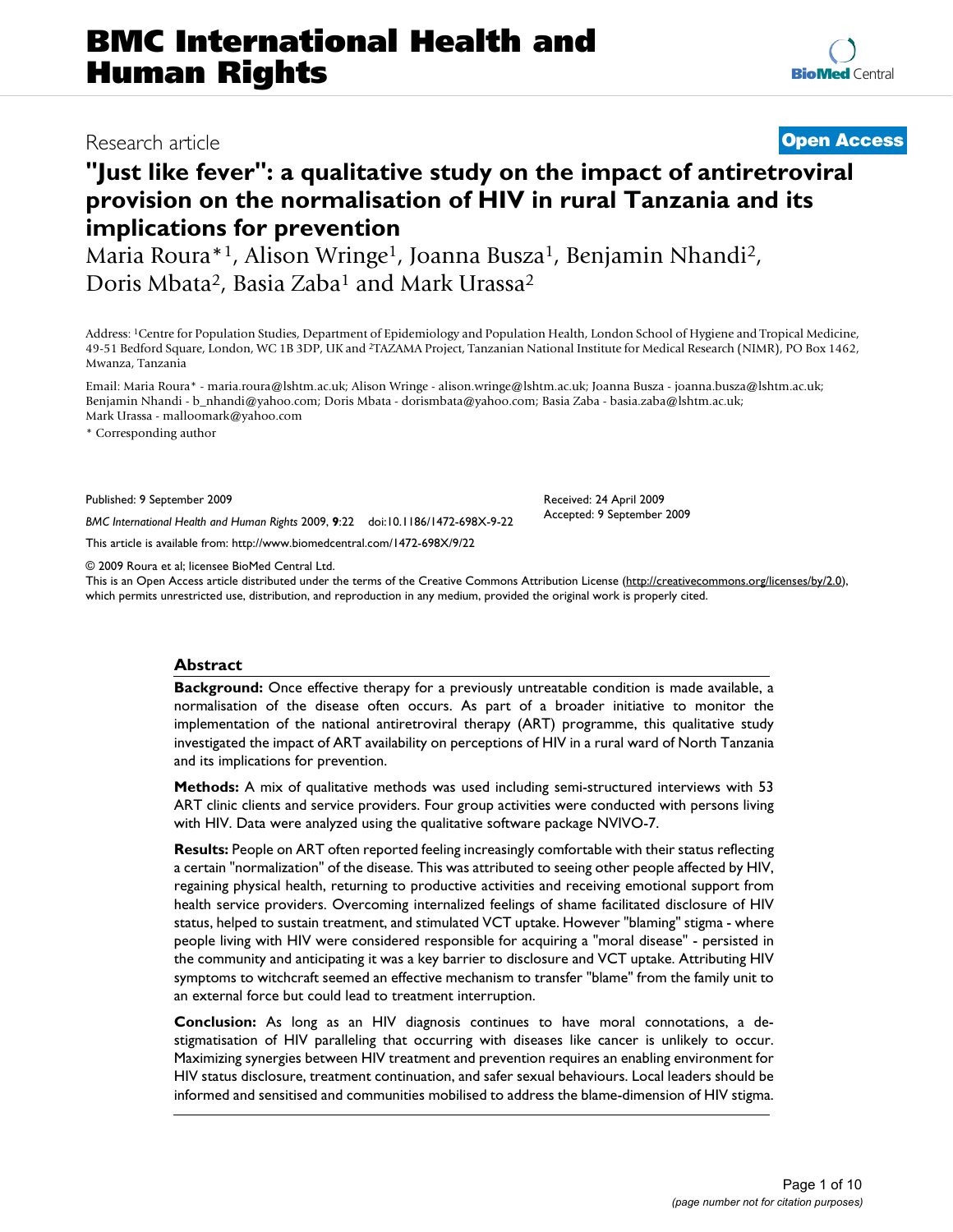#### **Background**

Historically, sexually transmitted infections like syphilis have been feared, considered as "invaders of the community", attributed to a "spoilt identity" [[1](#page-7-0)] and perceived as a deserved punishment. Other infectious diseases like leprosy have also been feared [[2](#page-7-1)], especially if they led to progressive physical deterioration [[3](#page-7-2)[,4\]](#page-7-3) or as in the case of cholera, if related to sudden death and accompanied by "un-dignifying" symptoms [[5](#page-7-4)]. Untreatable non-infectious diseases have also been heavily stigmatised due to their association with an unavoidable death. However, as the case of cancer shows, stigmatised diseases previously seen as a "death sentence" tend to be progressively perceived as "any another disease" and to "normalise", once effective therapy is made available [[5](#page-7-4)].

Following this logic, the provision of antiretroviral therapy (ART) in resource-poor settings was expected to mitigate stigma by turning AIDS into a manageable condition, subsequently leading to improved rates of disclosure and HIV testing [\[6,](#page-7-5)[7\]](#page-7-6), and ultimately to safer sexual behaviours. Experiences in resource-poor settings have indeed demonstrated the potential of treatment availability to reduce stigma and strengthen HIV prevention [[8](#page-7-7)[-10](#page-7-8)]. However, stigma continues to be a crucial barrier to HIV status disclosure [[11-](#page-7-9)[13\]](#page-7-10), treatment adherence [[13-](#page-7-10)[15\]](#page-8-0) and uptake of voluntary counselling and testing (VCT) [[16](#page-8-1)[-22](#page-8-2)]. This is of particular relevance in the context of generalised epidemics in sub-Saharan Africa where 22 million people live with HIV/AIDS [\[23\]](#page-8-3), most of whom are unaware of their own and their partner's HIV status [[24](#page-8-4),[25\]](#page-8-5), and where between 45% and 75% of married HIV-positive individuals have HIV-negative spouses [[26](#page-8-6),[27\]](#page-8-7).

While theoretical approaches to understanding HIVrelated stigma have received substantial attention in the literature [[28-](#page-8-8)[31\]](#page-8-9), few empirical studies have explored the impact of ART availability on different forms of stigma in resource-poor settings. As part of a broader study exploring attendance rates at an ART clinic in a semi-rural ward of northern Tanzania [\[32](#page-8-10)[,33](#page-8-11)], this study investigated the impact of ART provision on perceptions of HIV and its implications for prevention.

#### *Theoretical framework*

Early work considered stigma as a "discrediting attribute" enacted through interpersonal interactions which spoiled and devaluated an individual's social identity [\[1](#page-7-0)[,34](#page-8-12)]. However, "labelling" interpretations of stigma as an individual's static characteristic or "undesirable difference" have led to interventions focused at the individual level which overlook social and structural determinants such as the role of families, communities, national polices and the economic context [\[31](#page-8-9),[35\]](#page-8-13). Broader frameworks that

question restrictive interpretations of Goffman's work and incorporate Foucault's reflections on culture, power, and the "social production of difference" have been proposed. These consider stigma as a social process used by individuals, communities and the state to produce and reproduce relations of power and control [\[28](#page-8-8)]. Stigma thus becomes part of a complex "struggle for power" and can serve as a form of "social psychological policing" [\[36\]](#page-8-14) aimed at perpetuating the advantage of some groups in favour of others, legitimizing hierarchies and inequalities of class, race, gender and sexuality [\[28](#page-8-8)].

Drawing from the conceptual work of Deacon, we understand stigma as a culturally constructed and constantly changing social process, through which people project blame onto "out groups" in an emotional response to perceived danger [[30\]](#page-8-15). This process, originating in the desire to avoid diseases [\[37](#page-8-16)], creates boundaries between the "normal" and those posing moral and health threats to the majority, and *in certain circumstances*, may be used as an instrument to maintain the "social order" [[28](#page-8-8),[30,](#page-8-15)[38](#page-8-17),[39](#page-8-18)]. Using the recent typology developed by Phelan and colleagues, we consider that stigma is based on both "disease avoidance" (*keeping them away*) and "norm enforcement" (*keeping the rest in*) [[40\]](#page-8-19).

Based on distinctions made between the *"emic"* or insider's perspective and the *"etic"* view of outsiders [\[41](#page-8-20)], we differentiate *enacted* stigma or discrimination from *selfstigma*, defined as the internalised feelings of shame resulting from accepting others' judgments over one's identity [[1](#page-7-0),[30\]](#page-8-15) which often lead to constricted social networks [\[13\]](#page-7-10), low self-esteem, and hopelessness [[29,](#page-8-21)[42](#page-8-22)]. *Anticipated* stigma will be understood as the reactions people expect from others if it were to become known that they were living with HIV [[30\]](#page-8-15). Stigma can be projected onto those closely related to people living with HIV/AIDS (PLHA) such as family members who may share the shame and blame attached to those infected (*secondary* stigma) [\[29](#page-8-21),[43\]](#page-8-23) and such layered disadvantage can lead to *multiplying stigma* [\[44](#page-8-24)].

As for the sources of stigma, we differentiate between 1) *burden*-related stigma, derived from the inability of individuals to conduct productive activities and look after themselves, 2) *blame*-related stigma, resulting from the association of PLHA with negatively-defined behaviours and 3) stigma derived from the *fear* of being infected by HIV through casual or sexual contact [[30,](#page-8-15)[45\]](#page-8-25).

For the purpose of this study we define "HIV normalisation" as a process closely linked to the existence of effective treatment [[46](#page-8-26)] whereby persons living with HIV feel progressively re-integrated into productive and social life.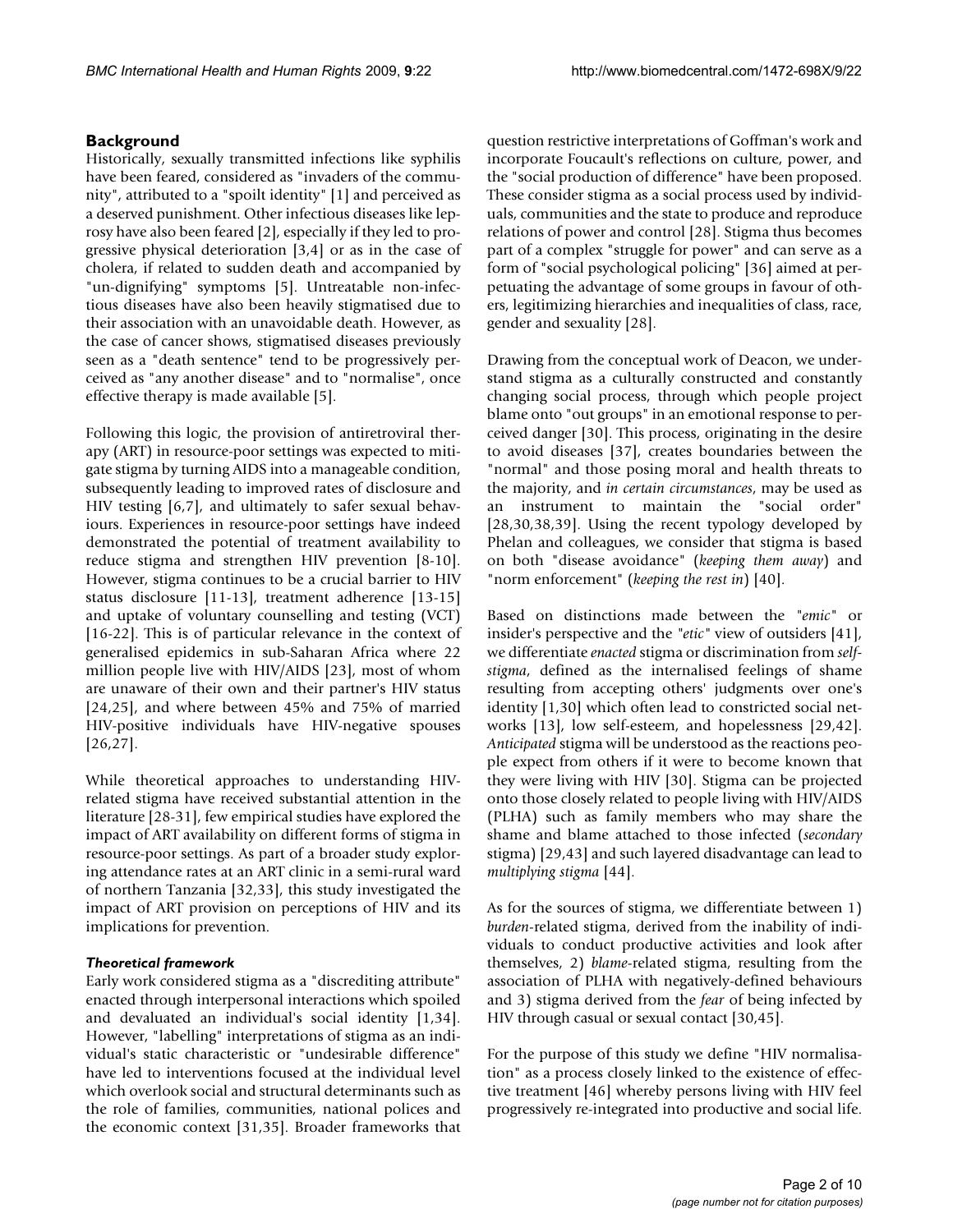#### *Study setting*

Data collection took place in Kisesa ward, in Magu district, where a community-based cohort study, operating in this community since 1994, is currently monitoring the implementation of the national ART programme. Kisesa has a population of approximately 29,000 inhabitants and consists of five dispersed villages and a trade centre along the main road from Mwanza city to the Kenyan border. Farming and petty business are the main economic activities and the income per capita is below 120 USD per year. Traditional religions are followed by 23% of the population, while 74% are Christian and 3% are Muslim. Over 37% of deaths among individuals above 15 years of age are attributed to HIV/AIDS in this community and HIV prevalence was estimated at 7.4% in 2006/7.

Since 2003, VCT services have been available from temporary village-based facilities provided during HIV surveillance rounds which are conducted every two-three years. VCT services have additionally been available from a permanent clinic located in the trade centre since 2005. Referrals to the ART clinic, located in Mwanza city, about half an hour's drive away, have been facilitated by these VCT services since the beginning of the national HIV treatment programme in 2005. Eligibility criteria for treatment initiation include disclosure of HIV status to at least one "treatment supporter" and being registered with a community-based organisation (CBO) providing home-based care services (HBC) in the ward.

#### **Methods**

Qualitative tools were used including semi-structured interviews with 42 clients and 11 HIV service providers from the ART Clinic, the VCT clinic and the CBO providing HBC services in the ward (Tables [1](#page-2-0) and [2](#page-3-0)). Four participatory activities were conducted with members of a post-test support group (Table [3\)](#page-3-1) using visual tools to identify and rank barriers to clinic attendance. A sampling frame was constructed that consisted of all Kisesa residents who had registered at the ART clinic. Participants were then purposively selected to broadly reflect the composition of the study population in terms of sex, area of residence, ART status and adherence to clinic appointments, as shown in table [1](#page-2-0).

The VCT counsellors and HBC providers delivered the interview invitations to their clients during counselling sessions or home visits, while the invitation to participate in the group discussion was made during a scheduled meeting of the post-test club. All invited individuals were

<span id="page-2-0"></span>**Table 1: Characteristics of the sampling frame and ART clinic clients undertaking semi-structured interviews**

|                                                                 |                                            | In sampling frame |                 | Interviewed |
|-----------------------------------------------------------------|--------------------------------------------|-------------------|-----------------|-------------|
| Variable                                                        | Category                                   | N                 | n (%)           |             |
| Total                                                           |                                            | 66                |                 | 42 (64)     |
| Sex                                                             | Male                                       | 20                | 4               | (70)        |
|                                                                 | Female                                     | 46                | 28              | (61)        |
| Age                                                             | $15 - 24$                                  | 4                 | $\overline{2}$  | (50)        |
|                                                                 | 25-34                                      | 29                | 21              | (72)        |
|                                                                 | $35-44$                                    | 22                | 16              | (73)        |
|                                                                 | $45+$                                      | $\mathbf{H}$      | 3               | (27)        |
| Area of residence                                               | Remote rural                               | 16                | $\mathbf{H}$    | (69)        |
|                                                                 | Roadside                                   | 50                | 31              | (62)        |
| <b>ART</b> status                                               | On ART (no interruptions)                  | 33                | 21              | (64)        |
|                                                                 | On ART (at least 1 interruption > 1 month) | 4                 | 4               | (100)       |
|                                                                 | Not yet started ART                        | 29                | 17              | (59)        |
| Number of missed appointments<br>(pre- and post-ART initiation) | 0                                          | 34                | 21              | (62)        |
|                                                                 | ı                                          | 13                | $\overline{10}$ | (77)        |
|                                                                 | $\overline{2}$                             | $\overline{10}$   | 6               | (60)        |
|                                                                 | >2                                         | 9                 | 5               | (56)        |
| Period referred from VCT                                        | Mar 05 -Sep 05                             | 28                | 17              | (61)        |
|                                                                 | Sep 05 - Feb 06                            | $\overline{10}$   | 7               | (70)        |
|                                                                 | Mar 06 -Sep 06                             | 28                | 18              | (64)        |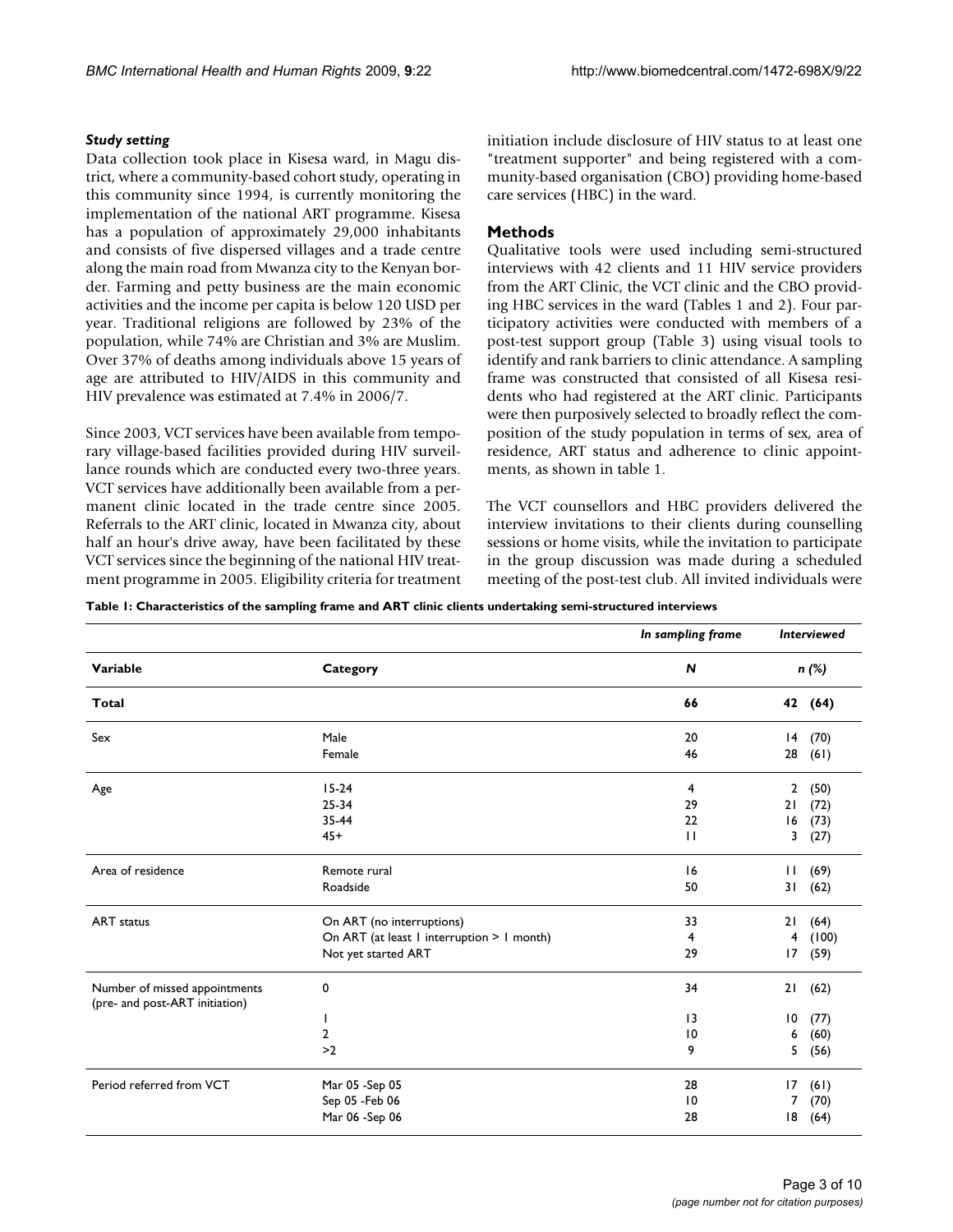<span id="page-3-0"></span>

| Table 2: Characteristics of service providers undertaking semi- |  |
|-----------------------------------------------------------------|--|
| structured interviews                                           |  |

| Type of service provider  | n             |
|---------------------------|---------------|
| <b>VCT Counsellors</b>    | 2             |
| Registration nurses       | $\mathfrak z$ |
| Adherence counsellors     | ı             |
| Tracing nurse             | ı             |
| Home-based care providers | 3             |
| <b>ART Doctor</b>         | 2             |
| <b>Sex</b>                |               |
| Females                   | 9             |
| Males                     | 2             |

informed about the overall aims of the study and its methods.

Prior to starting the interviews, participants were informed that they could stop at any time and choose not to answer any of the questions. In order to minimise distress, group discussions focused on the expected experiences of a "hypothetical community member" while accessing HIV services, rather than the specific experiences of the participants. Consent was obtained and tape recorded at the beginning of each interview and was verbally obtained from each person participating in the group discussions. (see additional file [1\)](#page-7-11).

Participants were not offered any economic incentive beyond a payment of 2000 Tanzanian shillings (equivalent to  $\sim$ 2 USD) to compensate for their time and transport costs. Interviewers and group discussion facilitators received training that was specific to the sensitive nature of the topic, and which also covered ethical issues such as confidentiality. To ensure anonymity, codes were used for identifying participants on all tapes and transcripts. At the end each activity participants were informed about the

<span id="page-3-1"></span>

| Table 3: Characteristics of participants in group activities |  |  |  |  |  |
|--------------------------------------------------------------|--|--|--|--|--|
|--------------------------------------------------------------|--|--|--|--|--|

| Group I | Men, road-side areas $(n = 11)$     |
|---------|-------------------------------------|
| Group 2 | Men, remote areas $(n = 6)$         |
| Group 3 | Females, road-side areas $(n = 18)$ |
| Group 4 | Females, remote areas $(n = 11)$    |

availability of supportive counselling services provided at the VCT clinic and were given detailed information about HIV and how to access the ART clinic. Ethical approval was obtained from both the London School of Hygiene and Tropical Medicine and the Tanzanian Medical Research Coordinating Committee.

All the interviews were recorded after permission was granted, and the data were subsequently transcribed and translated into English. For the group activities, detailed notes were taken by one of the researchers. Data were analyzed with the qualitative software package NVIVO-7 using a social ecological framework as an initial coding guide to identify manifestations of HIV-related stigma at interpersonal, community, and wider social levels [\[47](#page-8-27)- [49\]](#page-8-28). This was followed by detailed analysis of the main *types* (enacted, internalised, anticipated, secondary) and *sources* of stigma (fear, blame, burden) conceptualised in the existing literature [[30](#page-8-15)]. Respondents were classified by demographic variables which allowed us to explore patterns by gender, residence and age. To maximise rigour, the interpretations were validated by a second researcher who independently coded the data and emerging hypotheses were tested by actively seeking counter examples or "dissenting voices".

#### **Results**

#### *Decreased internalized stigma*

A process of reduced self-stigma was frequently experienced by ART users participating in this study. Reports about "feeling like an ordinary person" were often expressed by both men and women and especially by residents of the trade centre.

*"I just felt good because this disease has now become like an ordinary disease"* (female, roadside area)

The actual or expected positive outcomes derived from being on ART played a major role in helping individuals to overcome internalised feelings of shame (*"aibu"*).

*"... you will stop being embarrassed. Do you want me to die? So you stop feeling shame. You do away with shyness"* (group activity, females from roadside areas)

The increased public profile of PLHA in the media and interaction with other patients at the ART clinic contributed to greater awareness about how widespread the disease was and to a comforting realisation of *"not being the only one"*.

*"I see that just as usual...because I am not the only one...it is not at one family. Now it is the whole of Tanzania"* (female, roadside area)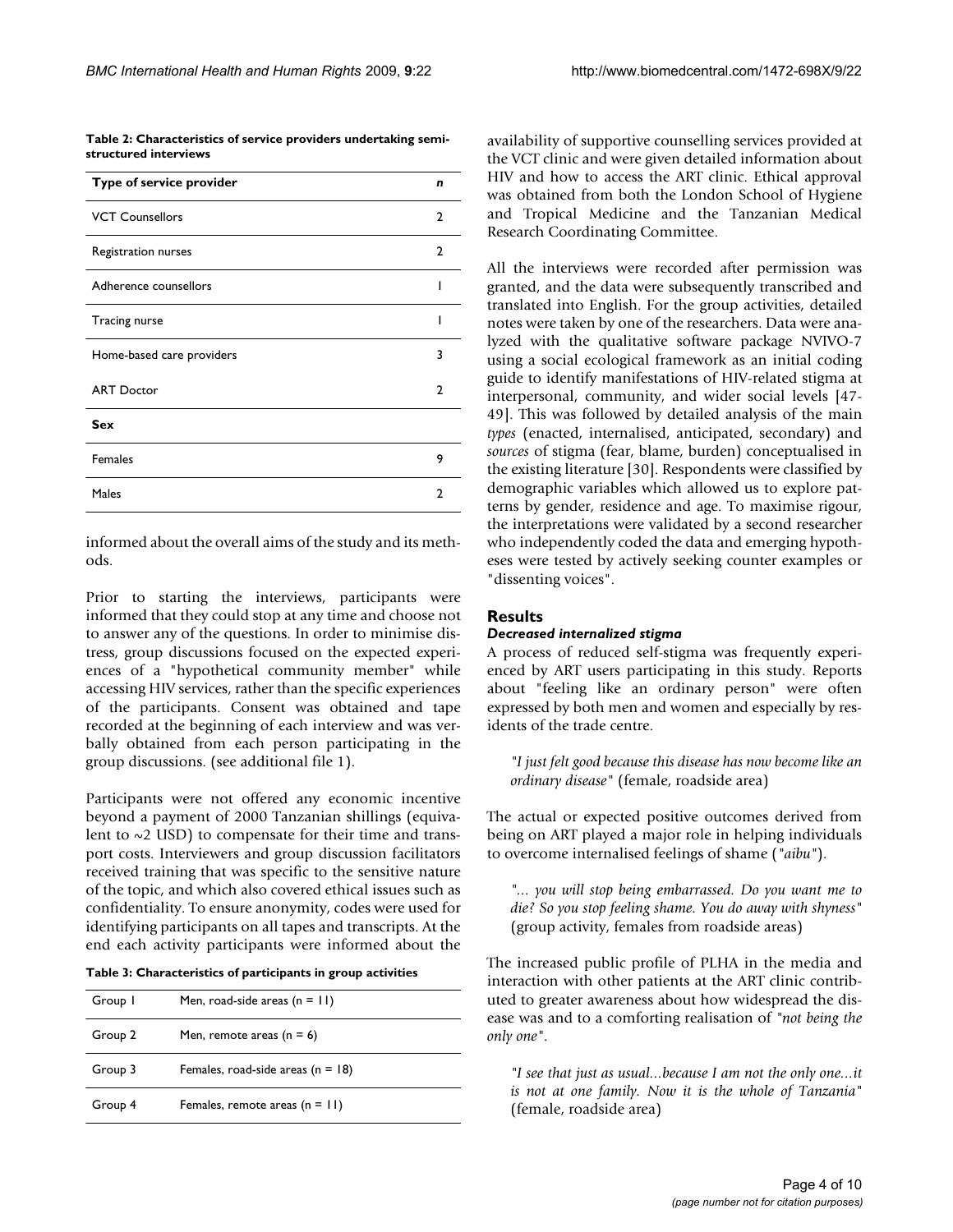*"It's not me alone. There are so many people too. In fact they are many. Others are even older that I am. Ee, it's many, you see, so I continued encouraging myself"* (female, roadside area)

In addition to acknowledging the significant numbers sharing the experience of HIV, participants highlighted their growing awareness that AIDS could affect a wide range of community members, including people deemed "innocent" and "respectable", which presumably indicated those who did not exhibit characteristics or behaviour usually associated with the shame ascribed to the disease.

*"Later I perceived it to be just normal. Normal...because this is not a disease that's perhaps to me alone. You see it advertised on newspapers, it takes even the members of parliament and we see it"* (male, roadside area)

*"I felt just better because at the beginning we hadn't seen such a number of children also having the virus while they don't even know about sexual matters or anything"* (female, roadside area)

Respondents also identified emotional support from health service providers and other ART users as playing a significant role in easing anxiety and treating HIV as any other manageable disorder found in the community.

*"Many patients come here stigmatizing themselves psychologically. We explain and educate them... after they see that crowd of people they agree and even apologize: 'I thought it was only me, but this problem is just normal and we are* many"' (service provider, ART clinic)

*"The doctor told me: 'you have been infected with the disease'. After I received good instructions it encouraged me. I stopped worrying. It's when I got courage that I should perceive it to be just a normal thing"* (female, roadside area)

*"We reassure the patients that there is no problem: 'there are so many people like you. This service is like the service on diabetes, heart patients'..."* (service provider, ART clinic)

This process of "normalisation" had three demonstrable positive outcomes: (1) facilitating HIV status disclosure, (2) stimulating VCT uptake, and (3) helping ART users cope with enacted stigma and sustain treatment.

Some study participants mentioned that they had disclosed to family members *only after* having initiated therapy and a few described how the "normalisation" of HIV had facilitated the process of disclosure and their acceptance within their own families.

*"I felt that I should involve my relatives. I told my brother, my father. I also told my sister-in-law. She told me that I should just be calm, 'you just get treatment, this has become just like fever, you shouldn't look back"'* (female, roadside area)

*"...after returning there (ART clinic) I started involving her (wife). We would go there often with her and other patients and I would show her: 'all these are suffering from the same disease'... gradually she started perceiving it to be just normal"* (male, roadside area)

*"He (brother) just gave me hope because I am not the only one. There are just many people who are in that condition and they are continuing to live. There is hope because being affected is not the end of life"* (male, roadside area)

*"The catastrophe is now for everybody, I can't keep it to myself, I have to tell my relatives... They just said that this disease is now a disease for all the people"* (female, roadside area)

For some however, the fear of admitting their status persisted and reflected the very real negative consequences that could ensue:

*"I told him and he said: if you are in that condition then we will have to separate"* (female, remote rural area)

The positive effects of initiating therapy and the reduction of internalized stigma led some ART users to successfully advise others to undergo HIV testing and initiate treatment.

*"I had to tell him/her because you know there is no problem. S/he said I will go to check too"* (male, remote rural area)

*"A neighbour told me that he had been using them for a long period. He took me there...I started using these drugs and until now I am continuing using them"* (female, roadside area)

Finally, many clients reported how the reduction of internalized stigma helped them cope with community-level stigma and sustain treatment.

*"You just ignore them. You know you are sick. Why should you listen to him/her? You have only to ignore him/her. What I care is only to go to get the drugs. Let him/her talk...definitely they will say something but I will just continue taking the drugs"* (female, roadside area)

#### *Persistence of enacted and anticipated stigma*

In spite of the reduction of internalised stigma and the trend towards a "normalisation" of HIV, participants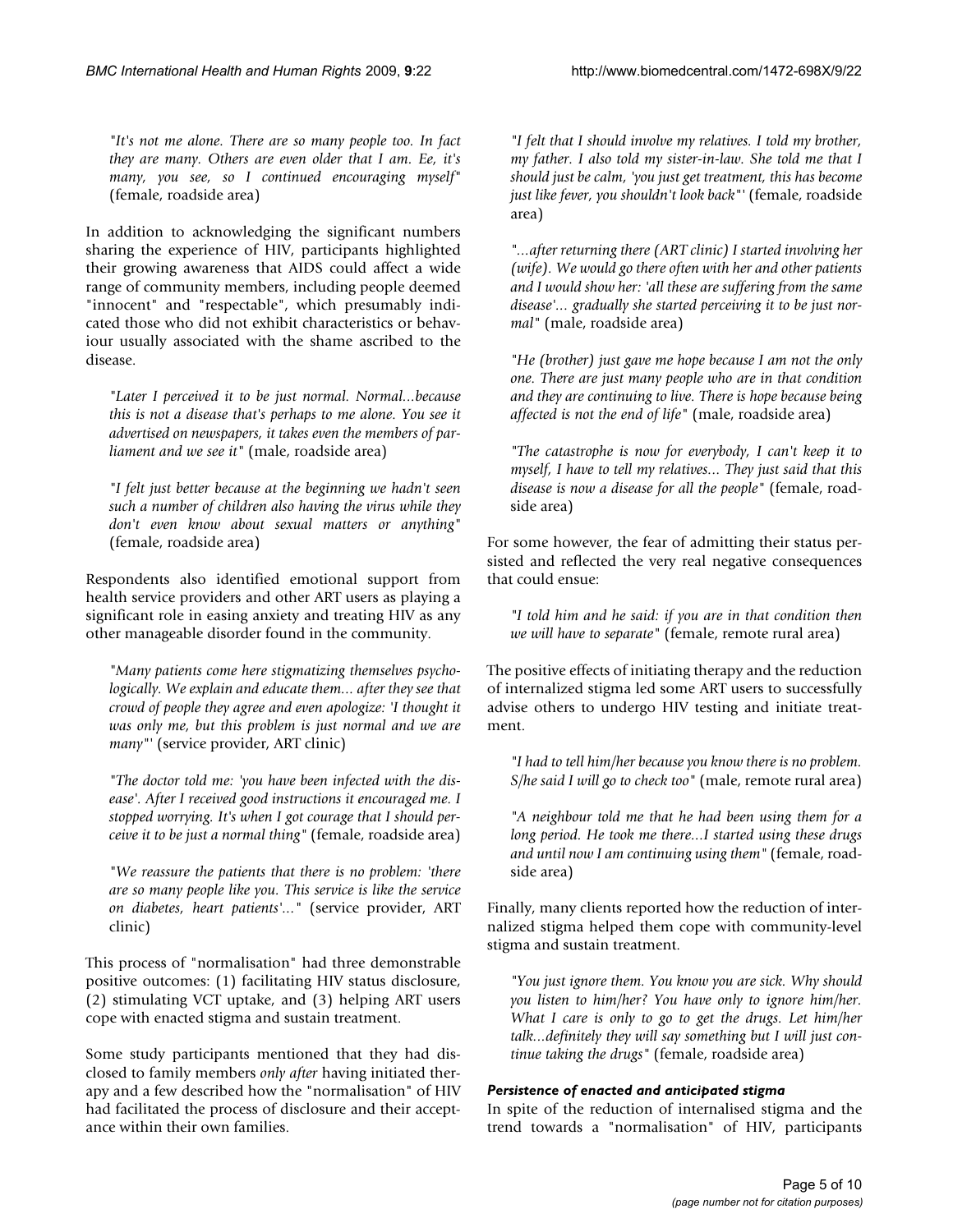sometimes referred to having been excluded, mocked, feared and blamed by members of their community. AIDS was still perceived as an avoidable "moral disease" associated with unacceptable sexual behaviour and PLHA were consequently judged to be personally responsible for contracting HIV. While burden-related stigma as well as the fear of HIV transmission through casual contact had decreased, blame-related stigma persisted in spite of the generalised epidemic and the availability of ART.

Only a few cases reported experiencing severe stigma at home compared to those reporting discrimination from community members. However, when stigma was experienced within the family, its consequences could be harder to overcome and even result in treatment interruption.

Participants often referred to a wide range of attitudes towards PLHA in this community, with this heterogeneity making it difficult for them to predict the stigma they might face in the event of disclosure. The unpredictable nature of these responses contributed to persistently high levels of anticipated stigma, and prevented some participants from disclosing their HIV status.

*"You find some pointing a finger at you: 'that one has AIDS', they are stigmatizing us, but others see it just as malaria fever"* (female, roadside area)

*"I didn't tell anyone...because I felt that if I will tell someone, most of the people are not good, there are some who will keep on talking things about you. There are others who may see that as something strange, another may feel sad for someone. You can't know"* (male, remote rural area)

Anticipated stigma contributed to explaining the resistance of some family members to accept the HIV status of a relative. Witchcraft seemed to be a more sociably acceptable explanation for the disease and a few people believed that HIV could be cured through prayers. Family-level "denial" could heavily influence individuals' health-seeking behaviour, preventing HIV testing and even leading to attrition from the ART program.

*"...that family isolated him/her. They used to attend him/ her thinking that s/he was bewitched but since then I have to attend him/her myself"* (service provider, HBC organisation)

*"My husband suffered and his relatives took him to traditional medicines...I begged him till he agreed (to test), his relatives were refusing"*(female, roadside area).

*"He/she comes to tell you again: 'I was told at home...that I should not go to hospital but I should go to church"'* (service provider, HBC organisation)

Condom use was stigmatised by association with illicit sexual activity, providing evidence of the widespread perception that HIV was a result of degrading behaviour.

*"If you tell a woman about condom. she will think that you have regarded her to be garbage"* (male, roadside area)

Finally, it is worth highlighting occasional reports that pointed to ART availability as a factor that could potentially feed into existing community-level stigmatisation of PLHA as a consequence of their regained health and perceived increase in sexual activity.

*"I just used to hear that they have brought medicines for increasing life, now that fear: why do they bring us those medicines? People taking them will continue to do evils and spread it. But I didn't know that I too was infected"* (male, roadside area)

#### **Discussion**

Our data suggest that a decrease in self-stigma is experienced by ART users reflecting a certain "normalisation" of the disease. By seeing lots of other people affected during visits to the clinic, as well as regaining physical health, engaging in productive activities and receiving emotional support from health service providers and family members, ART users tend to progressively perceive HIV as "an ordinary disease" which affects many other "normal people". (Figure [1](#page-6-0))

As initially hypothesized, the provision of HIV treatment has thus had a powerful impact on the stigma felt by many ART users. This can facilitate HIV status disclosure, stimulate VCT uptake and lead to safer sexual behaviours [[8](#page-7-7),[9](#page-7-12)]. Overcoming internalised stigma also helps to cope with enacted stigma and sustain treatment, which in turn leads to lower infectiousness [\[50](#page-8-29),[51](#page-8-30)] further maximising potential synergies between HIV treatment and prevention [\[52](#page-8-31)].

However, in spite of reduced internalised stigma reported by most ART users, attitudes towards PLHA in the community were very heterogeneous and discrimination prevailed. The "blame" discourse behind *enacted* stigma was only marginally affected by ART availability and the deeply rooted association of HIV/AIDS with *shameful and avoidable behaviour* persisted. Research conducted in the same study setting points to the emergence of new sources of stigma associated with the perception that people on antiretroviral treatment could contribute to the ongoing spread of the disease. [\[53](#page-8-32)]

Our findings suggest that ambivalent and heterogeneous attitudes towards PLHA result in high levels of *anticipated stigma*, which may prevent HIV status disclosure. Associations between anticipated stigma and non-disclosure [[54\]](#page-8-33)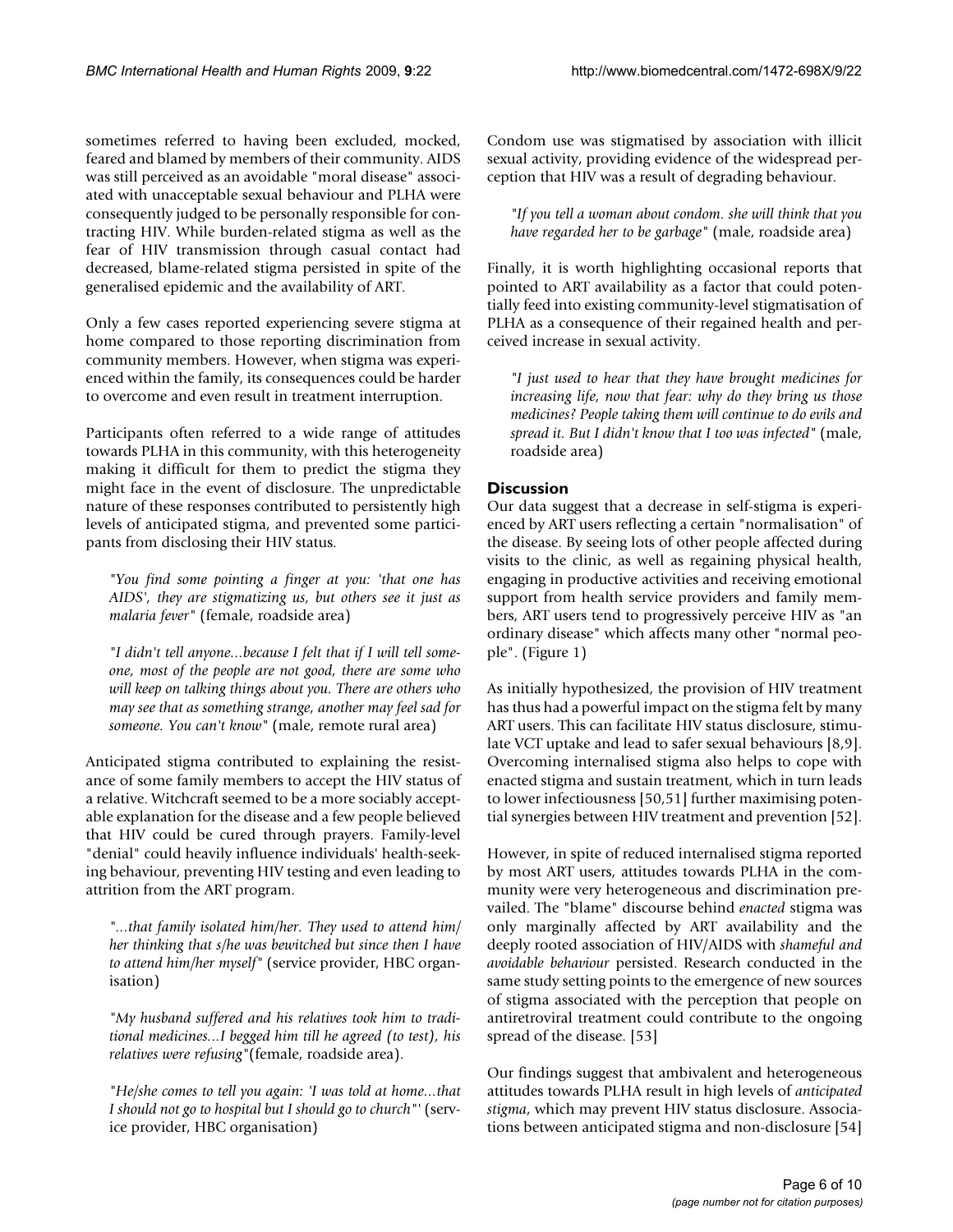<span id="page-6-0"></span>

**Impact of ART provision on HIV "normalisation"**.

help to explain why barriers to disclosure persist in spite of antiretroviral availability [[11-](#page-7-9)[13\]](#page-7-10). The lack of a correlation between being on ART and disclosing HIV status identified in other studies [\[55](#page-8-34)] is of particular relevance considering the potential increase of sexual activity among ART users as their health improves [[56](#page-8-35)[,57](#page-8-36)] and the strong associations found between non-disclosure, higher risk behaviours [\[58](#page-9-0)], lower adherence [\[59](#page-9-1)[,60](#page-9-2)], and treatment failure [[61](#page-9-3)].

Denial of HIV status also appeared to be linked to anticipated stigma and could lead to treatment interruption. The limited impact of ART provision on the "blame" dimension of stigma, seemed to make healing alternatives such as *"being prayed for"* and causal explanations such as *"being bewitched"* more acceptable. The latter might particularly affect family members wishing to switch the burden of "shame and blame" away from the family by attributing the disease to an uncontrollable force like the deliberate action of witches rather than to the "immoral and avoidable behaviour" of a family member. Similarly, not testing for HIV would be an effective strategy to perpetuate ambiguity over the real causes of the syndrome.

Our findings suggest that the "moral exploitation" of HIV as a tool used by some groups to distance them from perceived risk and police the behaviours of others might prevent the benefits of ART from being maximised. The potential positive effects of ART provision on status disclosure, viral load reduction, and VCT uptake risk being eroded by persistent blaming attitudes that lead to high levels of anticipated stigma and contribute to HIV denial. Stigma projected onto condoms and recent moves towards the criminalisation of sexual and vertical transmission of HIV in a number of sub-Saharan African countries further undermine the potential of ART provision to contribute to prevention efforts [\[62](#page-9-4)].

While health service providers can effectively contribute to tackling internalised and enacted stigma [[35\]](#page-8-13), antistigma interventions should target PLHA as well as their families if the full public health benefits of ART roll-out are to be realised. Local leaders should be informed and sensitised and communities mobilised to address the blame-dimension of HIV stigma. Sharp increases in VCT uptake took place in Tanzania, after government personalities tested for HIV in July 2007 [\[63](#page-9-5)]. This demonstrates that opinion leaders can effectively influence values and contribute to a reduction of stigma by emphasizing that HIV is not a "deserved punishment" but a "normal disease" that can affect anyone.

The underlying causes of stigma are similar across a wide diversity of countries and continents [[29\]](#page-8-21). However, caution is needed before generalizing our results. The small sample size that characterises qualitative studies poses certain limits to the extrapolation of our findings, particularly when we take into account that individuals accessing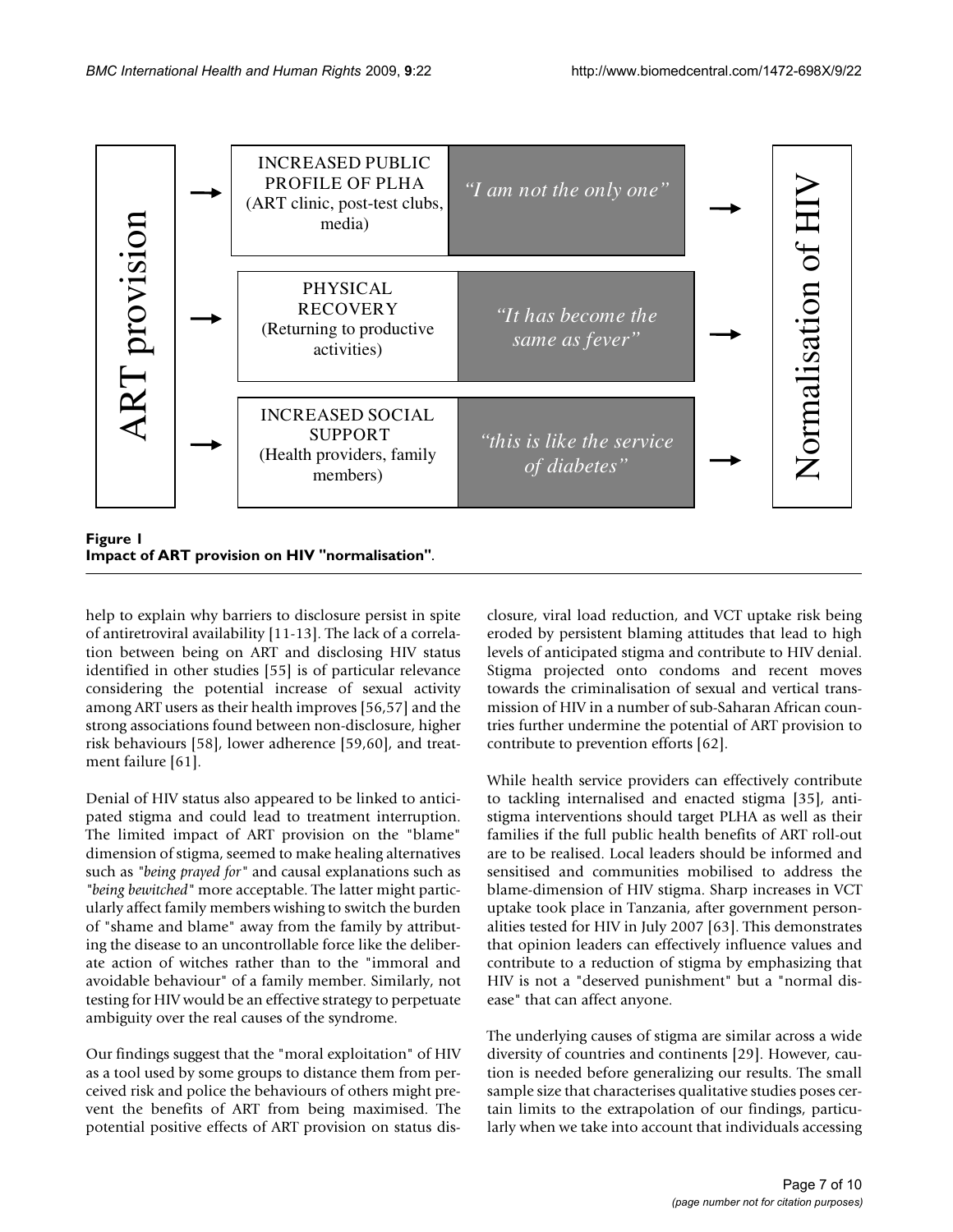the ART clinic during the two first years of availability might be those who were most motivated and in the most favourable circumstances. The small study sample also limits our ability to identify patterns by sex and age. Furthermore, positive experiences might have been overreported due to "courtesy bias". Finally, while the attribution of HIV disease to witchcraft is common in rural Africa [[64](#page-9-6)[-66](#page-9-7)] and a tendency to "*hide behind witchcraft"* has been identified elsewhere [\[67](#page-9-8)], AIDS symptoms may also be attributed to ancestors who "punish an individual for having transgressed". As even traditional beliefs in ancestral powers may attribute a certain level of blame to affected individuals, HIV education needs to counter stigma whatever its source [\[68\]](#page-9-9).

This study was limited to clients' and HIV service providers' perceptions and additional research is required to explore the social consequences of ART scale-up from a wider community perspective. Perceived and actual changes in the sexual behaviours of PLHA need particular attention. In the long run, if the widespread use of antiretroviral drugs has a significant impact on viral load levels and on users' infectiousness, this may also become apparent in the community and have a substantial impact on stigma.

#### **Conclusion**

As long as a HIV diagnosis continues to carry moral connotations, widespread de-stigmatisation of HIV mirroring that of diseases like cancer is unlikely to occur. The potential positive effects of ART provision on status disclosure, viral load reduction, and VCT uptake are at risk of being eroded by persistent blaming attitudes. Key community stakeholders should be identified, trained and sensitised to tackle the blame-dimension of HIV stigma and create an enabling environment for HIV disclosure, treatment continuation, and safer sexual behaviours.

#### **Competing interests**

The authors declare that they have no competing interests.

#### **Authors' contributions**

MR wrote the first draft of the paper, co-designed the study, conducted analysis and trained field-workers. AW co-designed the study, conducted analysis and contributed to drafting. JB provided technical advice, trained field workers and assisted in drafting the paper. BN and DM facilitated group activities and conducted interviews. BZ, technical advisor for the whole cohort study, provided overall advice and contributed to drafting the paper. MU, director of the cohort study, facilitated the coordination of field-work and contributed to drafting the paper. All authors read and approved the final manuscript.

#### **Additional material**

#### <span id="page-7-11"></span>**Additional file 1**

*Informed consent forms. The full text of the informed consent forms used to recruit study participants is provided.* Click here for file [\[http://www.biomedcentral.com/content/supplementary/1472-](http://www.biomedcentral.com/content/supplementary/1472-698X-9-22-S1.doc) 698X-9-22-S1.doc]

#### **Acknowledgements**

We would like to express our gratitude to all the study participants who kindly agreed to be interviewed and who actively participated in the group activities organized, as well as to the VCT counsellors Rose Manyala and Esther Mwinuka for facilitating their recruitment. We would also like to thank Mr. John Changalucha - director of the National Institute for Medical Research in Mwanza - and Dr. Samuel Kalluvya, Director of the ART clinic at Bugando Medical Centre, for supporting the implementation of this study. This research was conducted in the framework of TAZAMA project and was funded by the Global Fund for AIDS, Tuberculosis and Malaria (GFATM)

#### **References**

- <span id="page-7-0"></span>1. Goffman : *Stigma: Notes on the management of a spoiled identity* New York: Simon & Schuster; 1963.
- <span id="page-7-1"></span>2. Wokaunn M, Juric I, Vrbica Z: **[Between stigma and dawn of med](http://www.ncbi.nlm.nih.gov/entrez/query.fcgi?cmd=Retrieve&db=PubMed&dopt=Abstract&list_uids=17042068)[icine: the last leprosarium in Croatia.](http://www.ncbi.nlm.nih.gov/entrez/query.fcgi?cmd=Retrieve&db=PubMed&dopt=Abstract&list_uids=17042068)** *Croat Med J* 2006, **47(5):**759-766.
- <span id="page-7-2"></span>3. Gill AL, Gill GV, Beeching NJ: **[Familial transmission of leprosy in](http://www.ncbi.nlm.nih.gov/entrez/query.fcgi?cmd=Retrieve&db=PubMed&dopt=Abstract&list_uids=18375476) [post-war Britain-discrimination and dissent.](http://www.ncbi.nlm.nih.gov/entrez/query.fcgi?cmd=Retrieve&db=PubMed&dopt=Abstract&list_uids=18375476)** *Qjm* 2008, **101(5):**407-413.
- <span id="page-7-3"></span>4. Skinsnes OK: **[Leprosy in Society. Iii.the Relationship of the](http://www.ncbi.nlm.nih.gov/entrez/query.fcgi?cmd=Retrieve&db=PubMed&dopt=Abstract&list_uids=14177693) [Social to the Medical Pathology of Leprosy.](http://www.ncbi.nlm.nih.gov/entrez/query.fcgi?cmd=Retrieve&db=PubMed&dopt=Abstract&list_uids=14177693)** *Lepr Rev* 1964, **35:**175-181.
- <span id="page-7-4"></span>5. Sontag S: *La enfermedad y sus Metáforas: El sida y sus Metáforas* Madrid: Punto de Lectura; 2003.
- <span id="page-7-5"></span>6. Lamptey PR: **[Reducing heterosexual transmission of HIV in](http://www.ncbi.nlm.nih.gov/entrez/query.fcgi?cmd=Retrieve&db=PubMed&dopt=Abstract&list_uids=11809643) [poor countries.](http://www.ncbi.nlm.nih.gov/entrez/query.fcgi?cmd=Retrieve&db=PubMed&dopt=Abstract&list_uids=11809643)** *Bmj* 2002, **324(7331):**207-211.
- <span id="page-7-6"></span>7. Mukherjee JS, Farmer PE, Niyizonkiza D, McCorkle L, Vanderwarker C, Teixeira P, Kim JY: **[Tackling HIV in resource poor countries.](http://www.ncbi.nlm.nih.gov/entrez/query.fcgi?cmd=Retrieve&db=PubMed&dopt=Abstract&list_uids=14604937)** *Bmj* 2003, **327(7423):**1104-1106.
- <span id="page-7-7"></span>8. Castro A, Farmer P: **[Understanding and addressing AIDS](http://www.ncbi.nlm.nih.gov/entrez/query.fcgi?cmd=Retrieve&db=PubMed&dopt=Abstract&list_uids=15623859)[related stigma: from anthropological theory to clinical prac](http://www.ncbi.nlm.nih.gov/entrez/query.fcgi?cmd=Retrieve&db=PubMed&dopt=Abstract&list_uids=15623859)[tice in Haiti.](http://www.ncbi.nlm.nih.gov/entrez/query.fcgi?cmd=Retrieve&db=PubMed&dopt=Abstract&list_uids=15623859)** *Am J Public Health* 2005, **95(1):**53-59.
- <span id="page-7-12"></span>9. Levy NC, Miksad RA, Fein OT: **[From treatment to prevention:](http://www.ncbi.nlm.nih.gov/entrez/query.fcgi?cmd=Retrieve&db=PubMed&dopt=Abstract&list_uids=16049203) [the interplay between HIV/AIDS treatment availability and](http://www.ncbi.nlm.nih.gov/entrez/query.fcgi?cmd=Retrieve&db=PubMed&dopt=Abstract&list_uids=16049203) HIV/AIDS prevention programming in Khayelitsha, South [Africa.](http://www.ncbi.nlm.nih.gov/entrez/query.fcgi?cmd=Retrieve&db=PubMed&dopt=Abstract&list_uids=16049203)** *J Urban Health* 2005, **82(3):**498-509.
- <span id="page-7-8"></span>10. Farmer P, Leandre F, Mukherjee JS, Claude M, Nevil P, Smith-Fawzi MC, Koenig SP, Castro A, Becerra MC, Sachs J, Attaran A, Kim JY: **[Community-based approaches to HIV treatment in](http://www.ncbi.nlm.nih.gov/entrez/query.fcgi?cmd=Retrieve&db=PubMed&dopt=Abstract&list_uids=11502340) [resource-poor settings.](http://www.ncbi.nlm.nih.gov/entrez/query.fcgi?cmd=Retrieve&db=PubMed&dopt=Abstract&list_uids=11502340)** *Lancet* 2001, **358(9279):**404-409.
- <span id="page-7-9"></span>11. Varga C, Brookes H: **[Factors influencing teen mothers' enrol](http://www.ncbi.nlm.nih.gov/entrez/query.fcgi?cmd=Retrieve&db=PubMed&dopt=Abstract&list_uids=18503020)[ment and participation in prevention of mother-to-child HIV](http://www.ncbi.nlm.nih.gov/entrez/query.fcgi?cmd=Retrieve&db=PubMed&dopt=Abstract&list_uids=18503020) transmission services in Limpopo Province, South Africa.** *Qual Health Res* 2008, **18(6):**786-802.
- 12. Larsson EC, Okong P, Thorson A, Ekstrom AM: **[Antiretroviral](http://www.ncbi.nlm.nih.gov/entrez/query.fcgi?cmd=Retrieve&db=PubMed&dopt=Abstract&list_uids=17604069) [treatment of HIV in Uganda: a comparison of three different](http://www.ncbi.nlm.nih.gov/entrez/query.fcgi?cmd=Retrieve&db=PubMed&dopt=Abstract&list_uids=17604069) [delivery models in a single hospital.](http://www.ncbi.nlm.nih.gov/entrez/query.fcgi?cmd=Retrieve&db=PubMed&dopt=Abstract&list_uids=17604069)** *Trans R Soc Trop Med Hyg* 2007, **101(9):**885-892.
- <span id="page-7-10"></span>13. Wolfe WR, Weiser SD, Bangsberg DR, Thior I, Makhema JM, Dickinson DB, Mompati KF, Marlink RG: **[Effects of HIV-related stigma](http://www.ncbi.nlm.nih.gov/entrez/query.fcgi?cmd=Retrieve&db=PubMed&dopt=Abstract&list_uids=17012082) [among an early sample of patients receiving antiretroviral](http://www.ncbi.nlm.nih.gov/entrez/query.fcgi?cmd=Retrieve&db=PubMed&dopt=Abstract&list_uids=17012082) [therapy in Botswana.](http://www.ncbi.nlm.nih.gov/entrez/query.fcgi?cmd=Retrieve&db=PubMed&dopt=Abstract&list_uids=17012082)** *AIDS Care* 2006, **18(8):**931-933.
- 14. Colebunders R, Verdonck K, Nachega J, Kothari P: **[Impact of new](http://www.ncbi.nlm.nih.gov/entrez/query.fcgi?cmd=Retrieve&db=PubMed&dopt=Abstract&list_uids=10833812) [developments in antiretroviral treatment on AIDS preven](http://www.ncbi.nlm.nih.gov/entrez/query.fcgi?cmd=Retrieve&db=PubMed&dopt=Abstract&list_uids=10833812)-**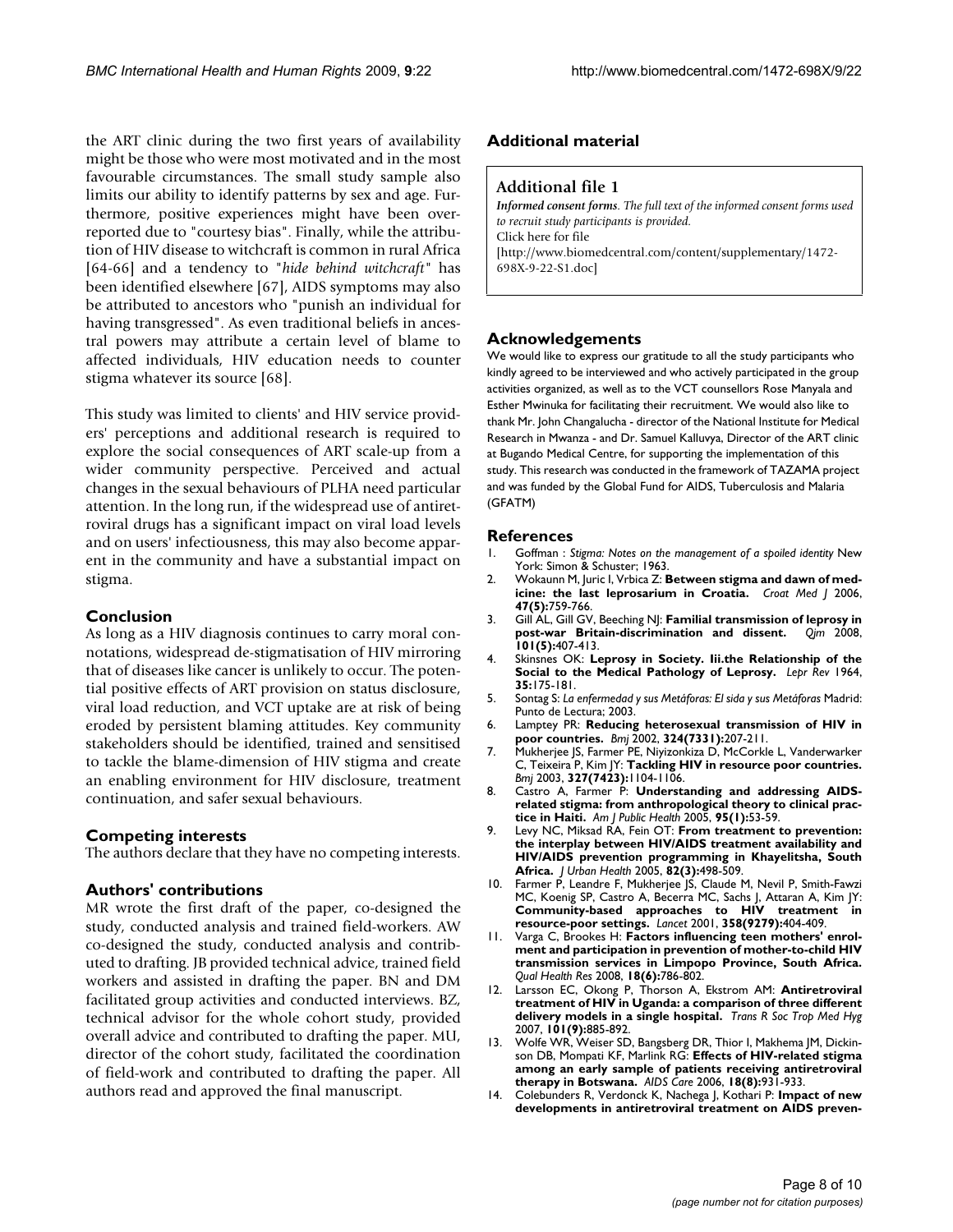**[tion and care in resource-poor countries.](http://www.ncbi.nlm.nih.gov/entrez/query.fcgi?cmd=Retrieve&db=PubMed&dopt=Abstract&list_uids=10833812)** *AIDS Patient Care STDS* 2000, **14(5):**251-257.

- <span id="page-8-0"></span>15. Dieleman M, Bwete V, Maniple E, Bakker M, Namaganda G, Odaga J, Wilt GJ van der: **['I believe that the staff have reduced their](http://www.ncbi.nlm.nih.gov/entrez/query.fcgi?cmd=Retrieve&db=PubMed&dopt=Abstract&list_uids=18088407) [closeness to patients': an exploratory study on the impact of](http://www.ncbi.nlm.nih.gov/entrez/query.fcgi?cmd=Retrieve&db=PubMed&dopt=Abstract&list_uids=18088407) [HIV/AIDS on staff in four rural hospitals in Uganda.](http://www.ncbi.nlm.nih.gov/entrez/query.fcgi?cmd=Retrieve&db=PubMed&dopt=Abstract&list_uids=18088407)** *BMC Health Serv Res* 2007, **7:**205.
- <span id="page-8-1"></span>16. Reilley B, Hiwot ZG, Mesure J: **[Acceptability and utilisation of](http://www.ncbi.nlm.nih.gov/entrez/query.fcgi?cmd=Retrieve&db=PubMed&dopt=Abstract&list_uids=16895034) [services for voluntary counselling \[corrected\] and testing](http://www.ncbi.nlm.nih.gov/entrez/query.fcgi?cmd=Retrieve&db=PubMed&dopt=Abstract&list_uids=16895034) and sexually transmitted infections in Kahsey Abera Hospi[tal, Humera, Tigray, Ethiopia.](http://www.ncbi.nlm.nih.gov/entrez/query.fcgi?cmd=Retrieve&db=PubMed&dopt=Abstract&list_uids=16895034)** *Ethiop Med J* 2004, **42(3):**173-177.
- 17. Rogers A, Meundi A, Amma A, Rao A, Shetty P, Antony J, Sebastian D, Shetty P, Shetty AK: **[HIV-related knowledge, attitudes, per](http://www.ncbi.nlm.nih.gov/entrez/query.fcgi?cmd=Retrieve&db=PubMed&dopt=Abstract&list_uids=17134354)[ceived benefits, and risks of HIV testing among pregnant](http://www.ncbi.nlm.nih.gov/entrez/query.fcgi?cmd=Retrieve&db=PubMed&dopt=Abstract&list_uids=17134354) [women in rural Southern India.](http://www.ncbi.nlm.nih.gov/entrez/query.fcgi?cmd=Retrieve&db=PubMed&dopt=Abstract&list_uids=17134354)** *AIDS Patient Care STDS* 2006, **20(11):**803-811.
- 18. Babalola S: **[Readiness for HIV testing among young people in](http://www.ncbi.nlm.nih.gov/entrez/query.fcgi?cmd=Retrieve&db=PubMed&dopt=Abstract&list_uids=17191141) [northern Nigeria: the roles of social norm and perceived](http://www.ncbi.nlm.nih.gov/entrez/query.fcgi?cmd=Retrieve&db=PubMed&dopt=Abstract&list_uids=17191141) [stigma.](http://www.ncbi.nlm.nih.gov/entrez/query.fcgi?cmd=Retrieve&db=PubMed&dopt=Abstract&list_uids=17191141)** *AIDS Behav* 2007, **11(5):**759-769.
- 19. Daftary A, Padayatchi N, Padilla M: **[HIV testing and disclosure: a](http://www.ncbi.nlm.nih.gov/entrez/query.fcgi?cmd=Retrieve&db=PubMed&dopt=Abstract&list_uids=17453600) [qualitative analysis of TB patients in South Africa.](http://www.ncbi.nlm.nih.gov/entrez/query.fcgi?cmd=Retrieve&db=PubMed&dopt=Abstract&list_uids=17453600)** *AIDS Care* 2007, **19(4):**572-577.
- 20. Hutchinson PL, Mahlalela X: **[Utilization of voluntary counseling](http://www.ncbi.nlm.nih.gov/entrez/query.fcgi?cmd=Retrieve&db=PubMed&dopt=Abstract&list_uids=16777636) [and testing services in the Eastern Cape, South Africa.](http://www.ncbi.nlm.nih.gov/entrez/query.fcgi?cmd=Retrieve&db=PubMed&dopt=Abstract&list_uids=16777636)** *AIDS Care* 2006, **18(5):**446-455.
- 21. Iliyasu Z, Abubakar IS, Kabir M, Aliyu MH: **[Knowledge of HIV/](http://www.ncbi.nlm.nih.gov/entrez/query.fcgi?cmd=Retrieve&db=PubMed&dopt=Abstract&list_uids=17225834) [AIDS and attitude towards voluntary counseling and testing](http://www.ncbi.nlm.nih.gov/entrez/query.fcgi?cmd=Retrieve&db=PubMed&dopt=Abstract&list_uids=17225834) [among adults.](http://www.ncbi.nlm.nih.gov/entrez/query.fcgi?cmd=Retrieve&db=PubMed&dopt=Abstract&list_uids=17225834)** *J Natl Med Assoc* 2006, **98(12):**1917-1922.
- <span id="page-8-2"></span>22. MacPhail CL, Pettifor A, Coates T, Rees H: **["You must do the test](http://www.ncbi.nlm.nih.gov/entrez/query.fcgi?cmd=Retrieve&db=PubMed&dopt=Abstract&list_uids=16870815) [to know your status": attitudes to HIV voluntary counseling](http://www.ncbi.nlm.nih.gov/entrez/query.fcgi?cmd=Retrieve&db=PubMed&dopt=Abstract&list_uids=16870815) and testing for adolescents among South African youth and [parents.](http://www.ncbi.nlm.nih.gov/entrez/query.fcgi?cmd=Retrieve&db=PubMed&dopt=Abstract&list_uids=16870815)** *Health Educ Behav* 2008, **35(1):**87-104.
- <span id="page-8-3"></span>23. UNAIDS: *Report on the Global AIDS Epidemic. Geneva* 2008.
- <span id="page-8-4"></span>24. Bunnell R, Opio A, Musinguzi J, Kirungi W, Ekwaru P, Mishra V, Hladik W, Kafuko J, Madraa E, Mermin J: **[HIV transmission risk behavior](http://www.ncbi.nlm.nih.gov/entrez/query.fcgi?cmd=Retrieve&db=PubMed&dopt=Abstract&list_uids=18317003) [among HIV-infected adults in Uganda: results of a nationally](http://www.ncbi.nlm.nih.gov/entrez/query.fcgi?cmd=Retrieve&db=PubMed&dopt=Abstract&list_uids=18317003) [representative survey.](http://www.ncbi.nlm.nih.gov/entrez/query.fcgi?cmd=Retrieve&db=PubMed&dopt=Abstract&list_uids=18317003)** *Aids* 2008, **22(5):**617-624.
- <span id="page-8-5"></span>25. Bunnell R, Ekwaru JP, Solberg P, Wamai N, Bikaako-Kajura W, Were W, Coutinho A, Liechty C, Madraa E, Rutherford G, Mermin J: **[Changes in sexual behavior and risk of HIV transmission](http://www.ncbi.nlm.nih.gov/entrez/query.fcgi?cmd=Retrieve&db=PubMed&dopt=Abstract&list_uids=16327323) after antiretroviral therapy and prevention interventions in [rural Uganda.](http://www.ncbi.nlm.nih.gov/entrez/query.fcgi?cmd=Retrieve&db=PubMed&dopt=Abstract&list_uids=16327323)** *Aids* 2006, **20(1):**85-92.
- <span id="page-8-6"></span>26. Dunkle KL, Stephenson R, Karita E, Chomba E, Kayitenkore K, Vwalika C, Greenberg L, Allen S: **[New heterosexually transmitted](http://www.ncbi.nlm.nih.gov/entrez/query.fcgi?cmd=Retrieve&db=PubMed&dopt=Abstract&list_uids=18586173) [HIV infections in married or cohabiting couples in urban](http://www.ncbi.nlm.nih.gov/entrez/query.fcgi?cmd=Retrieve&db=PubMed&dopt=Abstract&list_uids=18586173) Zambia and Rwanda: an analysis of survey and clinical data.** *Lancet* 2008, **371(9631):**2183-2191.
- <span id="page-8-7"></span>27. Were WA, Mermin JH, Wamai N, Awor AC, Bechange S, Moss S, Solberg P, Downing RG, Coutinho A, Bunnell RE: **[Undiagnosed HIV](http://www.ncbi.nlm.nih.gov/entrez/query.fcgi?cmd=Retrieve&db=PubMed&dopt=Abstract&list_uids=16885775) [infection and couple HIV discordance among household](http://www.ncbi.nlm.nih.gov/entrez/query.fcgi?cmd=Retrieve&db=PubMed&dopt=Abstract&list_uids=16885775) members of HIV-infected people receiving antiretroviral [therapy in Uganda.](http://www.ncbi.nlm.nih.gov/entrez/query.fcgi?cmd=Retrieve&db=PubMed&dopt=Abstract&list_uids=16885775)** *J Acquir Immune Defic Syndr* 2006, **43(1):**91-95.
- <span id="page-8-8"></span>28. Parker R, Aggleton P: **[HIV and AIDS-related stigma and dis](http://www.ncbi.nlm.nih.gov/entrez/query.fcgi?cmd=Retrieve&db=PubMed&dopt=Abstract&list_uids=12753813)[crimination: a conceptual framework and implications for](http://www.ncbi.nlm.nih.gov/entrez/query.fcgi?cmd=Retrieve&db=PubMed&dopt=Abstract&list_uids=12753813) [action.](http://www.ncbi.nlm.nih.gov/entrez/query.fcgi?cmd=Retrieve&db=PubMed&dopt=Abstract&list_uids=12753813)** *Soc Sci Med* 2003, **57(1):**13-24.
- <span id="page-8-21"></span>29. Ogden J, Nyblade L: *Common at its core: HIV and AIDS-related stigma across contexts* Washington, DC: International Center for Research on Women; 2005.
- <span id="page-8-15"></span>30. Deacon H: *Understanding HIV/AIDS stigma. A theoretical and methodological analysis. HSRC Research Monograph* Cape Town: HSRC Press; 2005.
- <span id="page-8-9"></span>31. Sweat MD, Denison JA: **[Reducing HIV incidence in developing](http://www.ncbi.nlm.nih.gov/entrez/query.fcgi?cmd=Retrieve&db=PubMed&dopt=Abstract&list_uids=8819593) [countries with structural and environmental interventions.](http://www.ncbi.nlm.nih.gov/entrez/query.fcgi?cmd=Retrieve&db=PubMed&dopt=Abstract&list_uids=8819593)** *Aids* 1995, **9(Suppl A):**S251-257.
- <span id="page-8-10"></span>32. Wringe A, Roura M, Mbata D, Busza J, Urassa M, Zaba B: **[Doubts,](http://www.ncbi.nlm.nih.gov/entrez/query.fcgi?cmd=Retrieve&db=PubMed&dopt=Abstract&list_uids=19444672) [denial and divine intervention: Understanding delayed](http://www.ncbi.nlm.nih.gov/entrez/query.fcgi?cmd=Retrieve&db=PubMed&dopt=Abstract&list_uids=19444672) attendance and poor retention rates at a HIV treatment [programme in rural Tanzania.](http://www.ncbi.nlm.nih.gov/entrez/query.fcgi?cmd=Retrieve&db=PubMed&dopt=Abstract&list_uids=19444672)** *AIDS Care* 2009, **21(5):**632-637.
- <span id="page-8-11"></span>33. Roura M, Busza J, Wringe A, Mbata D, Urassa M, Zaba B: **[Barriers](http://www.ncbi.nlm.nih.gov/entrez/query.fcgi?cmd=Retrieve&db=PubMed&dopt=Abstract&list_uids=19203295) [to sustaining antiretroviral treatment in Kisesa, Tanzania: a](http://www.ncbi.nlm.nih.gov/entrez/query.fcgi?cmd=Retrieve&db=PubMed&dopt=Abstract&list_uids=19203295) follow up study to understand attrition from the ART pro[gram.](http://www.ncbi.nlm.nih.gov/entrez/query.fcgi?cmd=Retrieve&db=PubMed&dopt=Abstract&list_uids=19203295)** *AIDS Patient Care STDS* 2009, **23(3):**203-210.
- <span id="page-8-12"></span>34. Katz I: **Some thoughts about the stigma notion.** *Personality and Social Psychology Bulletin* 1979, **5:**447-460.
- <span id="page-8-13"></span>35. Waterman H, Griffiths J, Gellard L, O'Keefe C, Olang G, Ayuyo J, Obwanda E, Ogwethe V, Ondiege J: **[Power brokering, empower-](http://www.ncbi.nlm.nih.gov/entrez/query.fcgi?cmd=Retrieve&db=PubMed&dopt=Abstract&list_uids=17928477)**

**[ing, and educating: the role of home-based care profession](http://www.ncbi.nlm.nih.gov/entrez/query.fcgi?cmd=Retrieve&db=PubMed&dopt=Abstract&list_uids=17928477)[als in the reduction of HIV-related stigma in Kenya.](http://www.ncbi.nlm.nih.gov/entrez/query.fcgi?cmd=Retrieve&db=PubMed&dopt=Abstract&list_uids=17928477)** *Qual Health Res* 2007, **17(8):**1028-1039.

- <span id="page-8-14"></span>36. Campbell C, Foulis CA, Maimane S, Sibiya Z: **["I have an evil child](http://www.ncbi.nlm.nih.gov/entrez/query.fcgi?cmd=Retrieve&db=PubMed&dopt=Abstract&list_uids=15855456) [at my house": stigma and HIV/AIDS management in a South](http://www.ncbi.nlm.nih.gov/entrez/query.fcgi?cmd=Retrieve&db=PubMed&dopt=Abstract&list_uids=15855456) [African community.](http://www.ncbi.nlm.nih.gov/entrez/query.fcgi?cmd=Retrieve&db=PubMed&dopt=Abstract&list_uids=15855456)** *Am J Public Health* 2005, **95(5):**808-815.
- <span id="page-8-16"></span>37. Kurzban R, Leary MR: **[Evolutionary origins of stigmatization:](http://www.ncbi.nlm.nih.gov/entrez/query.fcgi?cmd=Retrieve&db=PubMed&dopt=Abstract&list_uids=11316010)** [the functions of social exclusion.](http://www.ncbi.nlm.nih.gov/entrez/query.fcgi?cmd=Retrieve&db=PubMed&dopt=Abstract&list_uids=11316010) **127(2):**187-208.
- <span id="page-8-17"></span>38. Foucault M: *The history of sexuality. An introduction Volume 1*. New York: Random House; 1978.
- <span id="page-8-18"></span>39. Foucault M: *Discipline and Punish* New York: Pantheon; 1977.
- <span id="page-8-19"></span>40. Phelan JC, Link BG, Dovidio JF: **[Stigma and prejudice: One ani](http://www.ncbi.nlm.nih.gov/entrez/query.fcgi?cmd=Retrieve&db=PubMed&dopt=Abstract&list_uids=18524444)[mal or two?](http://www.ncbi.nlm.nih.gov/entrez/query.fcgi?cmd=Retrieve&db=PubMed&dopt=Abstract&list_uids=18524444)** *Soc Sci Med* 2008, **67(3):**358-367.
- <span id="page-8-20"></span>41. Weiss MG, Doongaji DR, Siddhartha S, Wypij D, Pathare S, Bhatawdekar M, Bhave A, Sheth A, Fernandes R: **[The Explanatory](http://www.ncbi.nlm.nih.gov/entrez/query.fcgi?cmd=Retrieve&db=PubMed&dopt=Abstract&list_uids=1617366) [Model Interview Catalogue \(EMIC\). Contribution to cross](http://www.ncbi.nlm.nih.gov/entrez/query.fcgi?cmd=Retrieve&db=PubMed&dopt=Abstract&list_uids=1617366)cultural research methods from a study of leprosy and men[tal health.](http://www.ncbi.nlm.nih.gov/entrez/query.fcgi?cmd=Retrieve&db=PubMed&dopt=Abstract&list_uids=1617366)** *Br J Psychiatry* 1992, **160:**819-830.
- <span id="page-8-22"></span>42. Wright ER, Gronfein WP, Owens TJ: **[Deinstitutionalization,](http://www.ncbi.nlm.nih.gov/entrez/query.fcgi?cmd=Retrieve&db=PubMed&dopt=Abstract&list_uids=10750323) [social rejection, and the self-esteem of former mental](http://www.ncbi.nlm.nih.gov/entrez/query.fcgi?cmd=Retrieve&db=PubMed&dopt=Abstract&list_uids=10750323) [patients.](http://www.ncbi.nlm.nih.gov/entrez/query.fcgi?cmd=Retrieve&db=PubMed&dopt=Abstract&list_uids=10750323)** *J Health Soc Behav* 2000, **41(1):**68-90.
- <span id="page-8-23"></span>43. Liu H, Hu Z, Li X, Stanton B, Naar-King S, Yang H: **[Understanding](http://www.ncbi.nlm.nih.gov/entrez/query.fcgi?cmd=Retrieve&db=PubMed&dopt=Abstract&list_uids=16475894) [interrelationships among HIV-related stigma, concern about](http://www.ncbi.nlm.nih.gov/entrez/query.fcgi?cmd=Retrieve&db=PubMed&dopt=Abstract&list_uids=16475894) HIV infection, and intent to disclose HIV serostatus: a pre[test-posttest study in a rural area of eastern China.](http://www.ncbi.nlm.nih.gov/entrez/query.fcgi?cmd=Retrieve&db=PubMed&dopt=Abstract&list_uids=16475894)** *AIDS Patient Care STDS* 2006, **20(2):**133-142.
- <span id="page-8-24"></span>44. Collins PY, von Unger H, Armbrister A: **[Church ladies, good girls,](http://www.ncbi.nlm.nih.gov/entrez/query.fcgi?cmd=Retrieve&db=PubMed&dopt=Abstract&list_uids=18423828) [and locas: Stigma and the intersection of gender, ethnicity,](http://www.ncbi.nlm.nih.gov/entrez/query.fcgi?cmd=Retrieve&db=PubMed&dopt=Abstract&list_uids=18423828) [mental illness, and sexuality in relation to HIV risk.](http://www.ncbi.nlm.nih.gov/entrez/query.fcgi?cmd=Retrieve&db=PubMed&dopt=Abstract&list_uids=18423828)** *Soc Sci Med* 2008, **67(3):**389-397.
- <span id="page-8-25"></span>45. Joffe H: *Risk and "the other"* Cambridge: Cambridge University Press; 1999.
- <span id="page-8-26"></span>46. Rosenbrock R, Dubois-Arber F, Moers M, Pinell P, Schaeffer D, Setbon M: **[The normalization of AIDS in Western European](http://www.ncbi.nlm.nih.gov/entrez/query.fcgi?cmd=Retrieve&db=PubMed&dopt=Abstract&list_uids=10795967) [countries.](http://www.ncbi.nlm.nih.gov/entrez/query.fcgi?cmd=Retrieve&db=PubMed&dopt=Abstract&list_uids=10795967)** *Soc Sci Med* 2000, **50(11):**1607-1629.
- <span id="page-8-27"></span>47. Murphy E: *Promoting Healthy Behavior. Health Bulletin 2* Washington D.C: Population Reference Bureau; 2005.
- 48. Latkin CA, Knowlton AR: **[Micro-social structural approaches to](http://www.ncbi.nlm.nih.gov/entrez/query.fcgi?cmd=Retrieve&db=PubMed&dopt=Abstract&list_uids=16096122) [HIV prevention: a social ecological perspective.](http://www.ncbi.nlm.nih.gov/entrez/query.fcgi?cmd=Retrieve&db=PubMed&dopt=Abstract&list_uids=16096122)** *AIDS Care* 2005, **17(Suppl 1):**S102-113.
- <span id="page-8-28"></span>49. Bandura A: **Health promotion by social cognitive means.** *Health Educ Behav* 2004, **2:**143-164.
- <span id="page-8-29"></span>50. Quinn TC, Wawer MJ, Sewankambo N, Serwadda D, Li C, Wabwire-Mangen F, Meehan MO, Lutalo T, Gray RH: **[Viral load and hetero](http://www.ncbi.nlm.nih.gov/entrez/query.fcgi?cmd=Retrieve&db=PubMed&dopt=Abstract&list_uids=10738050)[sexual transmission of human immunodeficiency virus type](http://www.ncbi.nlm.nih.gov/entrez/query.fcgi?cmd=Retrieve&db=PubMed&dopt=Abstract&list_uids=10738050)**<br>**1. Rakai Project Study Group.** N Engl J Med 2000, **[1. Rakai Project Study Group.](http://www.ncbi.nlm.nih.gov/entrez/query.fcgi?cmd=Retrieve&db=PubMed&dopt=Abstract&list_uids=10738050) 342(13):**921-929.
- <span id="page-8-30"></span>51. Castilla J, Del Romero J, Hernando V, Marincovich B, Garcia S, Rodriguez C: **[Effectiveness of highly active antiretroviral therapy](http://www.ncbi.nlm.nih.gov/entrez/query.fcgi?cmd=Retrieve&db=PubMed&dopt=Abstract&list_uids=16123689) [in reducing heterosexual transmission of HIV.](http://www.ncbi.nlm.nih.gov/entrez/query.fcgi?cmd=Retrieve&db=PubMed&dopt=Abstract&list_uids=16123689)** *J Acquir Immune Defic Syndr* 2005, **40(1):**96-101.
- <span id="page-8-31"></span>Bunnell R: 3-year follow-up of sexual behaviour and HIV trans**mission risk of persons taking ART in rural Uganda.** *15th Retroviruses Conference (CROI): 2008; Boston* 2008.
- <span id="page-8-32"></span>53. Roura M, Urassa M, Busza J, Mbata D, Wringe A, Zaba B: **[Scaling up](http://www.ncbi.nlm.nih.gov/entrez/query.fcgi?cmd=Retrieve&db=PubMed&dopt=Abstract&list_uids=19036776) [stigma? The effects of antiretroviral roll-out on stigma and](http://www.ncbi.nlm.nih.gov/entrez/query.fcgi?cmd=Retrieve&db=PubMed&dopt=Abstract&list_uids=19036776) [HIV testing. Early evidence from rural Tanzania.](http://www.ncbi.nlm.nih.gov/entrez/query.fcgi?cmd=Retrieve&db=PubMed&dopt=Abstract&list_uids=19036776)** *Sex Transm Infect* 2009, **85(4):**308-312. Epub 2008 Nov 26
- <span id="page-8-33"></span>54. Calin T, Green J, Hetherton J, Brook G: **[Disclosure of HIV among](http://www.ncbi.nlm.nih.gov/entrez/query.fcgi?cmd=Retrieve&db=PubMed&dopt=Abstract&list_uids=17453574) [black African men and women attending a London HIV](http://www.ncbi.nlm.nih.gov/entrez/query.fcgi?cmd=Retrieve&db=PubMed&dopt=Abstract&list_uids=17453574) [clinic.](http://www.ncbi.nlm.nih.gov/entrez/query.fcgi?cmd=Retrieve&db=PubMed&dopt=Abstract&list_uids=17453574)** *AIDS Care* 2007, **19(3):**385-391.
- <span id="page-8-34"></span>Skogmar S, Shakely D, Lans M, Danell J, Andersson R, Tshandu N, Oden A, Roberts S, Francois Venter WD: **[Effect of antiretroviral](http://www.ncbi.nlm.nih.gov/entrez/query.fcgi?cmd=Retrieve&db=PubMed&dopt=Abstract&list_uids=16971281) [treatment and counselling on disclosure of HIV-serostatus in](http://www.ncbi.nlm.nih.gov/entrez/query.fcgi?cmd=Retrieve&db=PubMed&dopt=Abstract&list_uids=16971281) [Johannesburg, South Africa.](http://www.ncbi.nlm.nih.gov/entrez/query.fcgi?cmd=Retrieve&db=PubMed&dopt=Abstract&list_uids=16971281)** *AIDS Care* 2006, **18(7):**725-730.
- <span id="page-8-35"></span>56. Lurie M, Pronyk P, de Moor E, Heyer A, de Bruyn G, Struthers H, McIntyre J, Gray G, Marinda E, Klipstein-Grobusch K, Martinson N: **[Sexual behavior and reproductive health among HIV](http://www.ncbi.nlm.nih.gov/entrez/query.fcgi?cmd=Retrieve&db=PubMed&dopt=Abstract&list_uids=18209685)[infected patients in urban and rural South Africa.](http://www.ncbi.nlm.nih.gov/entrez/query.fcgi?cmd=Retrieve&db=PubMed&dopt=Abstract&list_uids=18209685)** *J Acquir Immune Defic Syndr* 2008, **47(4):**484-493.
- <span id="page-8-36"></span>57. Kiene SM, Simbayi LC, Abrams A, Cloete A, Tennen H, Fisher JD: **[High rates of unprotected sex occurring among HIV-positive](http://www.ncbi.nlm.nih.gov/entrez/query.fcgi?cmd=Retrieve&db=PubMed&dopt=Abstract&list_uids=18769345) individuals in a daily diary study in South Africa: the role of [alcohol use.](http://www.ncbi.nlm.nih.gov/entrez/query.fcgi?cmd=Retrieve&db=PubMed&dopt=Abstract&list_uids=18769345)** *J Acquir Immune Defic Syndr* 2008, **49(2):**219-226.